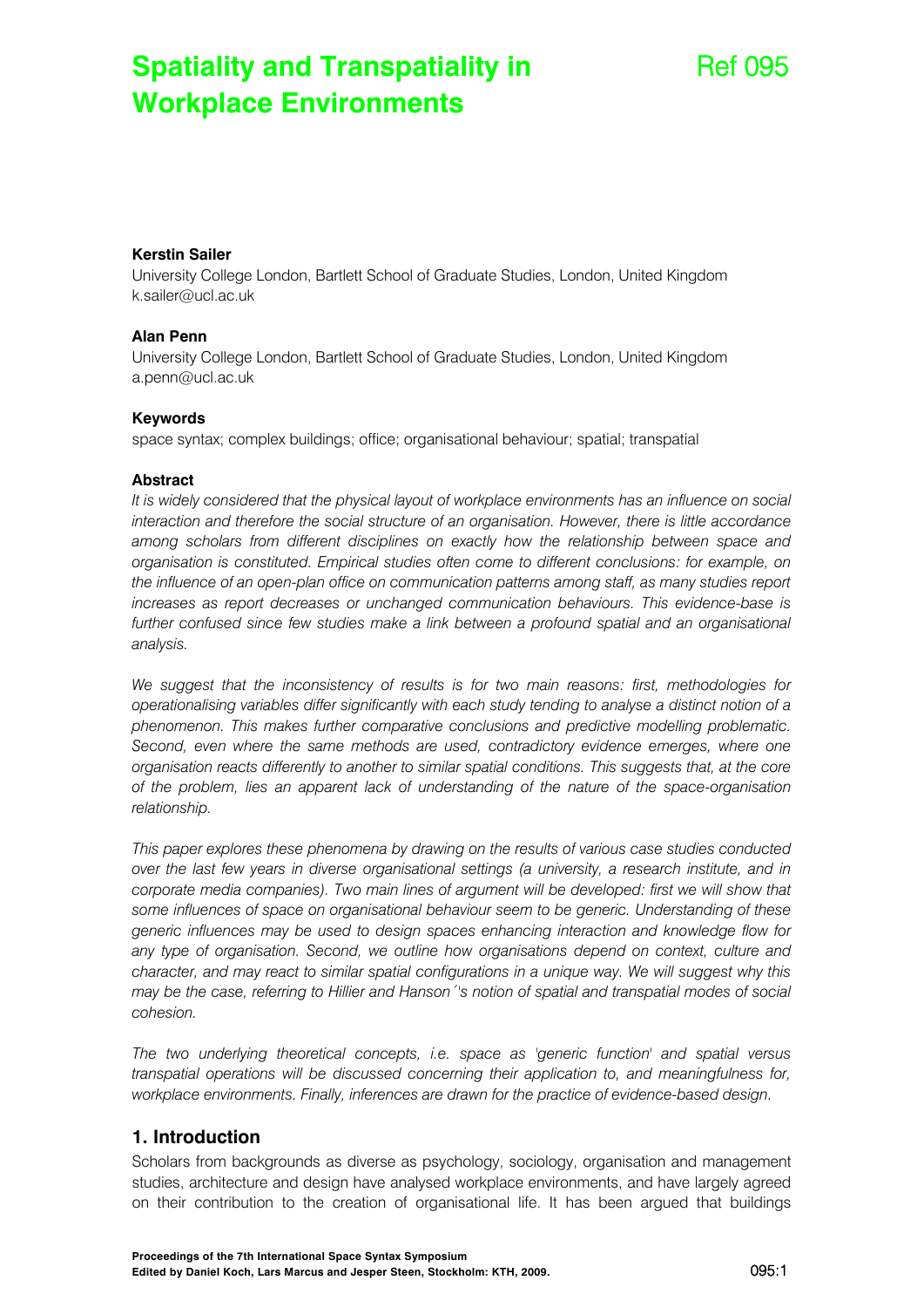"constitute the social organisation of everyday life as the spatial configurations of space in which we live and move" (Hillier 1996: 4), that space may be "comprehended as a vector of social interactions" (Fischer 1997: 3), and that "office buildings can play a pivotal role in business success" (Duffy 1997: 10). Management consultants have even called space the "most powerful tool for inducing culture change, speeding up innovation projects, and enhancing the learning process in far-flung organisations" (Peters 1992: 413). A variety of recent publications, including contributions from the Space Syntax community, have explored spatial configuration in its relation to different organisational outcomes, for instance collaboration, interaction and knowledge flow, but also innovation, creativity and performance (see for example: Heerwagen et al. 2004; Penn et al. 1999; Peponis et al. 2007; Sailer and Penn 2007; Toker and Gray 2008; Wineman et al. 2008). Hence it might be assumed that the question of how space shapes organisations in their behaviours is well researched and equally well understood. This is far from being the case, as the following quote from a UK policy report on office spaces exemplifies:

*"The ways in which office accommodation can create value for a business (…) are [still] inadequately understood. (…) The collective failure to understand the relationship between the working environment and business purpose puts us in the position of early 19th century physicians,*  with their limited and erroneous notions about the transmission of disease before the science of *epidemiology had been firmly established." (CABE 2005: 1f)* 

On closer inspection, it seems that relatively few consolidated findings exist in the field. This paper explores the complex relationship between spatial configuration and organisational behaviours; it aims to uncover reasons for the apparent lack of understanding in the field by drawing on an extensive review of literature as well as some of our own empirical investigations. With this evidence at hand an explanatory framework for complex office buildings is developed based on Hillier's notion of 'generic function' (Hillier 1996) as well as the concept of 'spatiality' and 'transpatiality' (Hillier and Hanson 1984). The argument will be developed in three consecutive steps: a first section will review literature linking physical space and organisation in order to explore the existing knowledge base in the field more closely; the second section will briefly introduce the empirical case study material and the methodology underlying this paper; in the third section two distinct functions in workplace environments will be investigated: generic function and spatiality/transpatiality of organisations; before, finally, we draw conclusions.

# **2. Physical Space and Organisational Life**

The discourse on space and organisations flourished during the 1970s and 1980s, based on two different approaches: on the one hand empirical studies were conducted, for example testing the influence of single spatial variables such as proximity on communication among co-workers. One of the milestones certainly was the finding that weekly communication of R&D engineers deteriorated significantly with increasing distance between their desks (Allen and Fustfeld 1975; Tomlin and Allen 1977). On the other hand, scholars from organisation studies as well as from environmental psychology (Becker 1981; Pfeffer 1982; Steele 1973; Sundstrom 1986) collated information on the relationship between physical space and organisational outcomes, drawing on a variety of sources: personal experience from consultancy, anecdotes, newspaper stories, but also early empirical psychological and sociological studies.<sup>1</sup> These authors underlined the significance of physical space for organisations and identified a variety of factors including proximity, density, visibility, office layout, and furniture arrangement, which were seen as offering crucial affordances to the way organisations behaved. Still it was widely agreed that the evidencebase was rather thin, that research efforts were limited and remained fragmentary, and that many relationships between space and organisations were based on speculation rather than on welldocumented and rigorously researched evidence. At the same time, studies came up with ambiguous and partially contradictory findings, for example those analysing the changes in communication behaviour as an organisation moved from enclosed cellular office space to open plan offices. While some studies reported communication to increase (Allen and Gerstberger 1973; Brookes and Kaplan 1972; Hundert and Greenfield 1969; Ives and Ferdinands 1974), others found communication decreased (Clearwater 1980; Hanson 1978; Oldham and Brass 1979) and another set showed either ambiguous results or no changes at all (Boje 1971; Boyce 1974; Sloan n.d.;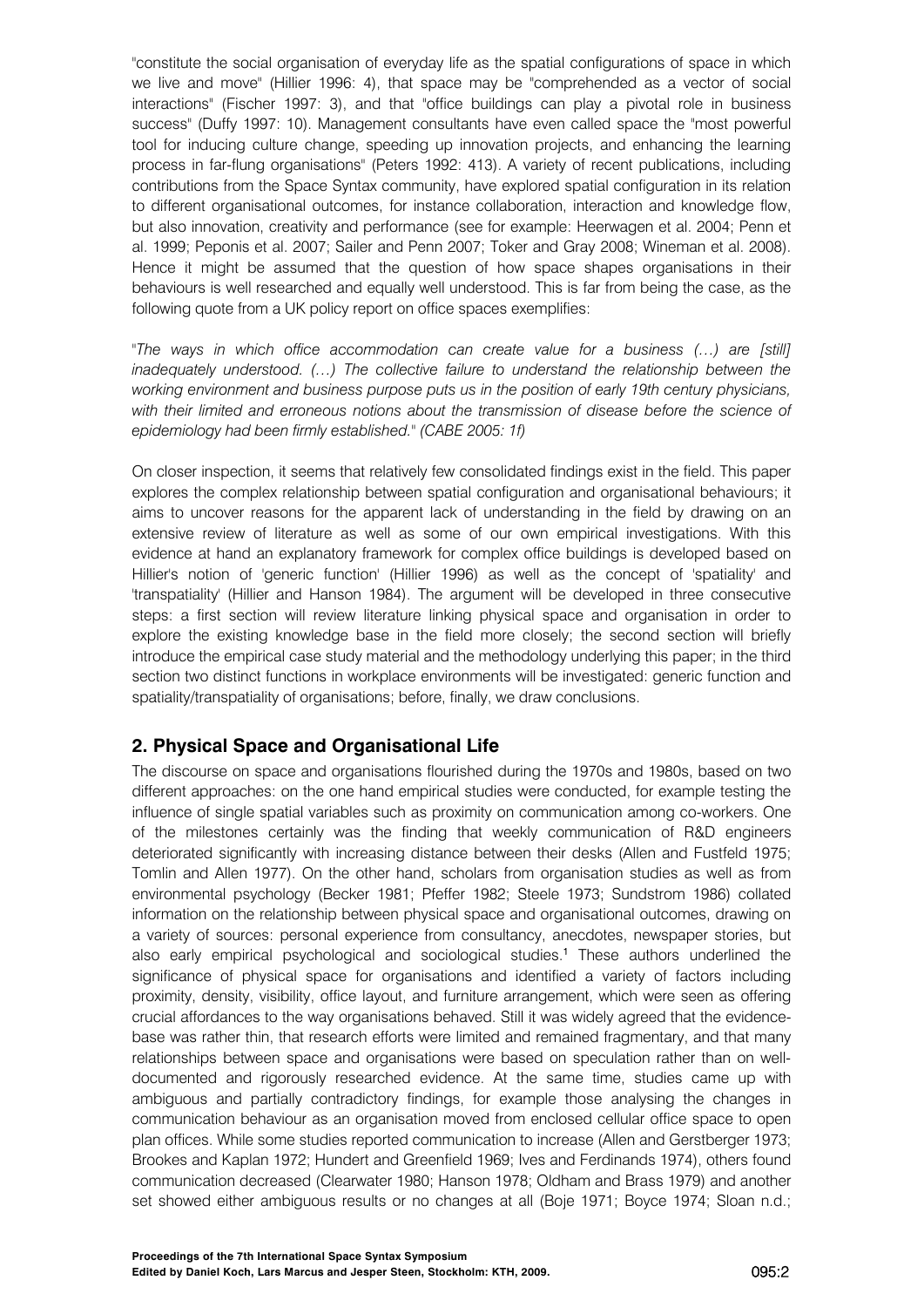Sundstrom et al. 1982). This inconsistency may be grounded in significant differences in measuring variables and in setting up the studies, since they varied in data gathering procedures (self-rating, questionnaires, participant-kept diaries), the chosen research design (pre-post comparison, retrospective studies, comparison of different departments), physical settings (open plan offices can vary significantly concerning density, distances, barriers, etc.) and definition of variables (sociability, supervisor feedback, confidential conversation, interdepartmental communication, time involved in communicating, etc.).

It is clear that the lack of common measurements (among other shortcomings in the field such as the lack of rigorous studies and the tendency towards speculation or anecdotal evidence) inhibited the emergence of a strong and solid knowledge-base on the relationship between space and organisation, in the early years of the 1970s and 1980s.

After this first phase of interest in the subject, research on space and organisation stagnated during the following years until the mid 1990s. Even though research in the field became popular again around the turn of the century alongside the so called 'spatial turn' in the social sciences and humanities (Massey 1998; Soja 1996), and even though new insights were certainly generated by researchers on single aspects of the space-organisation relationship, the situation as a whole has not changed significantly ever since. As in the decades before, there has been little in the way of a unified effort by those disciplines interested in organisation and space; instead "the literature has discourses on organisations and workspaces whose proponents largely ignore each other." (Price 2007). Likewise, the more complex issues of collective organisational behaviours, for instance the impact of physical space on performance or innovation are unsolved riddles, as Peponis et al (2007) comment: "Measures of the impact of design on the productivity of the work process (…) [are] difficult (…) not least because it is not readily clear what measures of productivity are appropriate." Although some progress has been made regarding the refined operationalisation of variables for example by Space Syntax research that investigates detailed spatial properties based on configuration instead of generalised notions of space, it is still the case that findings from one setting cannot be easily replicated in subsequent studies.

From this review of literature it can be concluded that generally accepted knowledge of the influence of spatial settings on organisational outcomes still remains somewhat limited for a variety of reasons: the discourse on the subject is separated by disciplinary boundaries, the problem of adequate measurements has not yet been solved, research is sparse and where undertaken, at times lacks rigour, all of which results in an evidence base composed of incoherent findings across too few case studies.

## **3. Methodology and Research Design**

This paper draws on a series of case studies of knowledge-intensive work environments in Germany and the UK, conducted between 2005 and 2008, comprising a university, a research institute and four media businesses. Apart from the research institute all organisations were studied both before and after a change to their spatial situation, so that in essence eleven distinct space-organisation relationships <sup>2</sup> were studied. In detail, spatial layouts were analysed with space syntax and ethnographic as well as targeted observations of space usage patterns. Short interviews with staff were conducted inquiring into work processes and organisational structures, while in-depth interviews with a sample of people helped elicit the organisational character, cultures and perceptions of the working atmosphere. Questionnaires captured patterns of interaction and collaboration among staff and were evaluated with the help of Social Network Analysis (SNA) (Wasserman and Faust 1994). Thus the collective behaviours of staff in workplace environments could be investigated in relation to the spatial environment in which they were enacted. Using a multi-layered methodological approach, our studies aimed at establishing casespecific insights into the relationship between organisational behaviours and spatial configuration. Additionally, by investigating a number of cases with a comparable setup, similarities and differences across the sample could be identified. This allowed us to test whether contradictory findings were due to the use of differing methods and measurements, or were a genuine property of the field. If the former was the case, it would mean that similar spatial constitutions analysed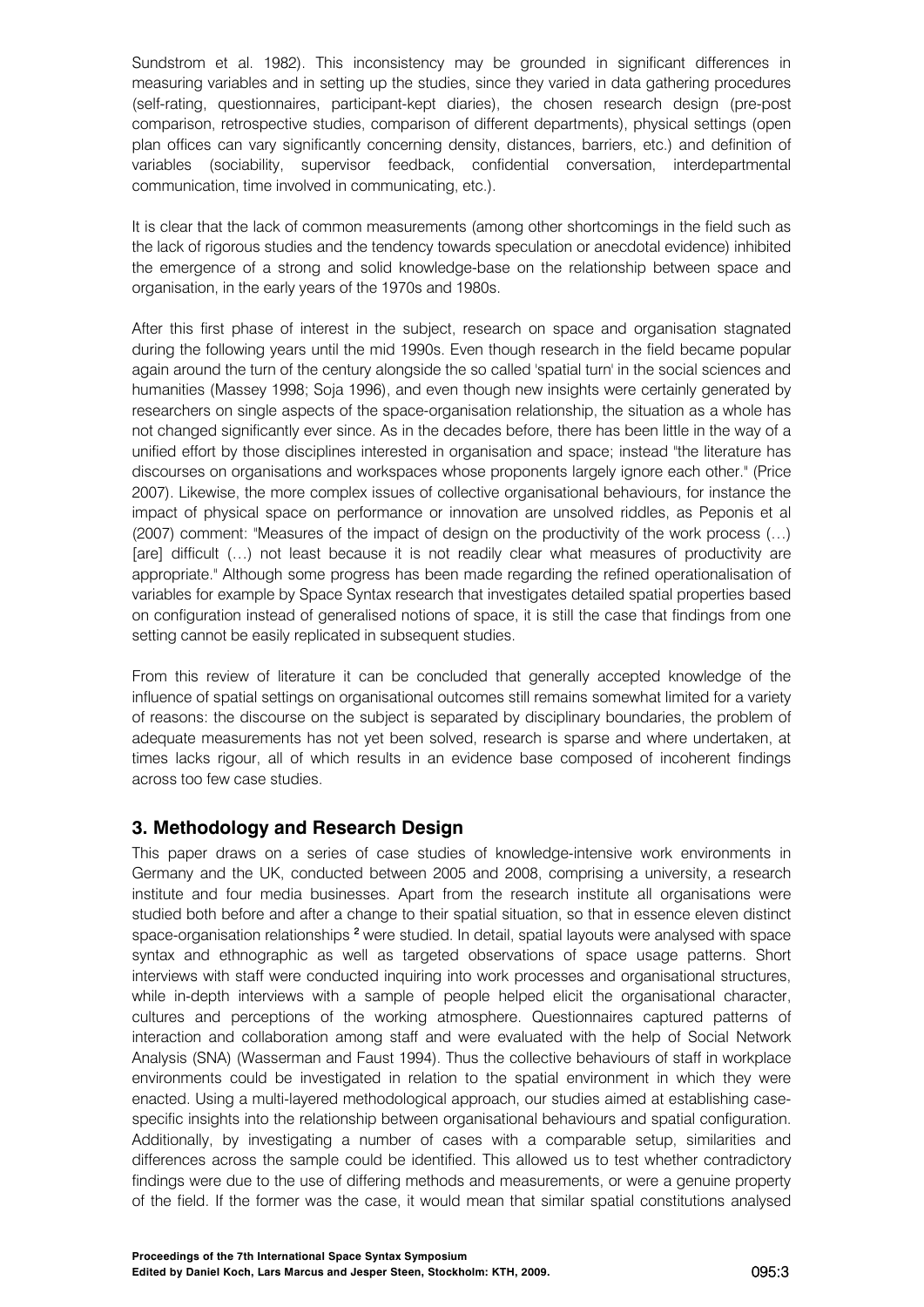with comparable methods across different organisations should result in similar responses of behaviour; therefore space could be argued to exert a generic effect on function. On the contrary, if contradictory findings emerged and organisations responded differently to similar spatial configurations, even though they were analysed with exactly the same methods, a new interpretation of the space-organisation relationship would be required based on the contingency of influences. In the following, evidence will be presented supporting both principles, thus giving rise to a combined conceptual framework for the nature of spatial influence in workplace environments.

# **4. Space as Generic Function**

The notion of generic function of spatial configuration has been introduced by Hillier who argues that basic human principles of occupation and movement apply to every space and every building: "Generic function refers not to the different activities that people carry out in buildings or the different functional programmes that buildings of different kinds accommodate, but to aspects of human occupancy of buildings that are prior to any of these: that to occupy space means to be aware of the relationships of space to others, that to occupy a building means to move about in it, and to move about in a building depends on being able to retain an intelligible picture of it. Intelligibility and functionality defined as formal properties of spatial complexes are the key 'generic functions', and as such the key structures which restrict the field of combinatorial possibility and give rise to the architecturally real." (Hillier 1996: 282) Hence the effects of spatial configuration on movement and intelligibility shape organisations before any of the specific functional requirements such as task-structures, reporting lines, activities, organisational cultures etc. are brought to bear. To analyse the idea of generic function in more depth with respect to the character of workplace environments, an important limitation needs to be made. We shall not consider intelligibility in the following discussion, since we suggest that it only plays a minor role in organisational behaviour as office spaces are relatively small spatial systems and are used by the same people everyday; as such they may be considered well-known to their occupants. Apart from visitors and newly recruited staff, intelligibility is perhaps unimportant to an organisation and its collective behaviours such as interaction, communication, collaboration, or knowledge sharing.

So how is movement as the second main generic function reflected in the case studies? To start with, it seems that movement only partially follows the spatial configuration of an office building. Figure 1 shows the scattergrams of the correlation of spatial integration with observed movement flows.

In essence, for nearly all buildings (except for the spaces of events organiser K pre, which were very small) at least a positive trend can be observed, and for four of the buildings (university pre and post, research institute and publisher R pre) a significant and more or less strong positive correlation was found, ranging from R2=0.306 to R2=0.617. These results are perfectly in line with findings from studies as reported in the literature (for an overview see: Sailer 2007). It can be seen that spatial integration clearly limits the maximum movement flow, since in spaces hidden deep in the fabric of the building very little movement was found; in contrast a large variety of flows were observed in integrated spaces. Therefore, it can be concluded that movement partly followed the spatial configuration of the buildings since significant and strong correlations were obtained for some cases, and in those cases with weaker correlations, maximum movement flows were at least limited by the degree of integration of a space. Even though the organisations may all be considered weakly programmed, following the definition of strong and weak programmes of a building by Hillier and Penn (1991), which means an all-play-all interface with randomised and unconstrained, 'natural' movement is expected, clearly there are factors disturbing the relationship between configuration and movement. It has been argued elsewhere (Sailer 2007) that the predictive power of spatial configuration concerning the flow of movement is limited in workplace environments due to a two-fold constraint: on the one hand even weakly programmed buildings often show aspects of strong programming (for example in a university, teaching activities follow a strong schedule and thus a programme in time and space determining movement flows to some degree); on the other hand movement flows may be deflected by the placement of attractors, for example printers, photocopiers, kitchens, etc.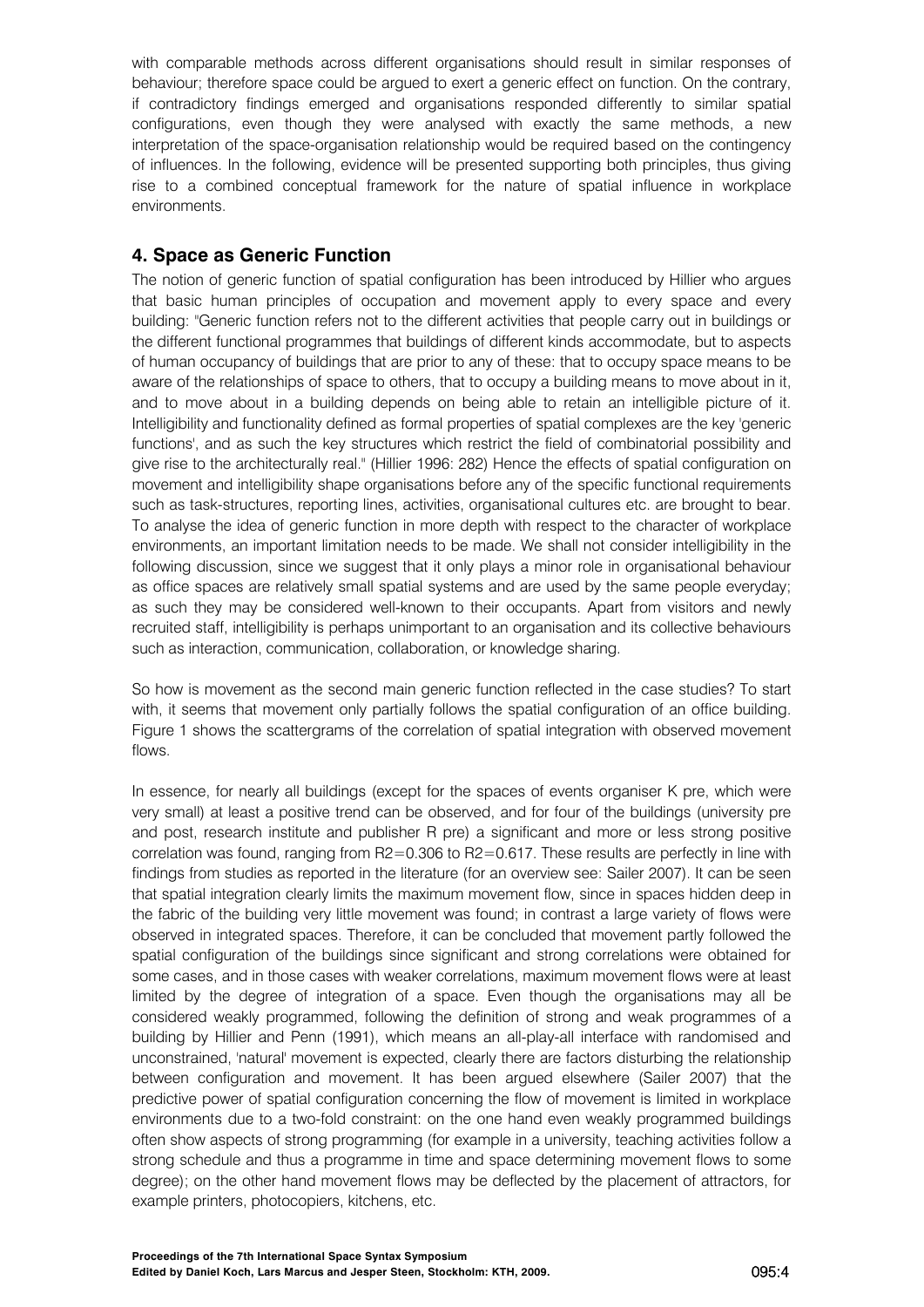

## *Figure 1*

*Correlation of observed movement flows with spatial integration, i.e. axial mean depth (left images under each heading) and metric mean depth (right images under each heading) for all case studies* 

This means that movement in workplace environments actually evolves not only from spatial configuration, but also from levels of programming and strategic decisions on how to distribute functions and central resources taken by an organisation as it occupies its space. It is argued at this point that configuration-in-use, as it might be called, reflects both aspects of what drives movement flows: it underlines the importance of configuration as a foundation of movement and acknowledges routines and everyday work processes emerging from the placement of attractors. In summary, it was shown that the relationship between spatial configuration and movement patterns do indeed show regularity across a number of cases, pointing towards a generic function of space in workplace environments. However, a limitation of the universality of generic function of movement in office spaces needs to be acknowledged, since it was shown that it is not only configuration that drives movement flows, even in weakly programmed buildings, where natural movement was expected to occur; instead the placement of facilities and functions provides a second rationale for movement in offices and diverts flows towards attractors in space. Therefore movement flows do not satisfy Hillier's criterion of emerging prior to functional programmes. Instead, movement patterns in office buildings seem also to be tied to and determined by programmatic aspects of configuration-in-use.

## **5. Spatiality and Transpatiality**

In contrast to the phenomenon of movement that was associated with generic function as outlined in the previous section, the majority of evidence – in the literature, as well as in the empirical studies presented in this paper – shows distinct organisational responses to similar spatial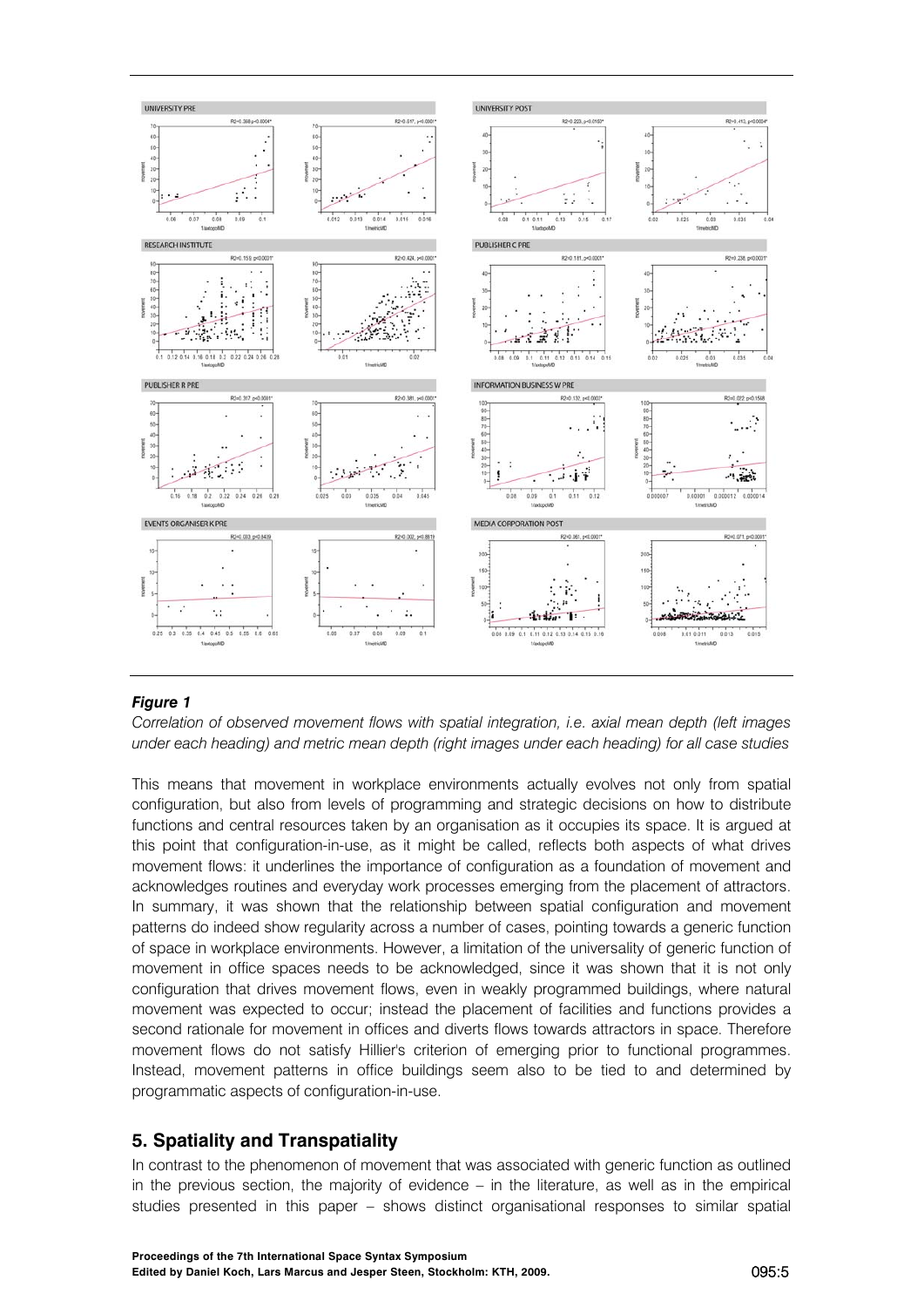configurations. For example, no uniform relationship was found between proximity among coworkers or spatial integration of a building and potentially related behaviours such as increased face-to-face interaction.

It could be argued now that in those cases space actually may not have shaped organisational behaviours at all, or at best, that the nature of the relationship between space and organisation remains unclear. Quite the contrary, it is argued at this point that space and organisation indeed do relate, yet in an intricate way, and that the nature of this relationship may be explained by the concept of spatiality and transpatiality as introduced by Hillier and Hanson in the Social Logic of Space (1984).

The authors argued that relations between individuals could be explained in a twofold way, either as a spatial function or as a social function of conceptual closeness:

*"In their elementary forms, in effect, buildings (…) can define a relation to others by conceptual analogy, rather than spatial relation. The inhabitant of a house in a village, say, is related to his neighbours spatially, in that he occupies a location in relation to them, but also he relates to them conceptually, in that his interior system of spatialised categories is similar or different from those of his neighbours. He relates, it might be said, transpatially as well as spatially. Now this distinction is very close to that between mechanical and organic solidarity. (…) Durkheim had distinguished between two fundamentally different principles of social solidarity or cohesion: an 'organic' solidarity based on interdependence through differences, such as those resulting from the division of labour; and a 'mechanical' solidarity based on integration through similarities of belief and group structure. This theory was profoundly spatial: organic solidarity required an integrated and dense space, whereas mechanical solidarity preferred a segregated and dispersed space." (Hillier and Hanson 1984: 18ff)* 

In essence, individuals may relate to each other in a dual way, i.e. either by means of spatial closeness (spatiality) or by means of conceptual closeness (transpatiality). Transpatial affinity however does not mean that relationships are non-spatial. Hillier and Hanson argued for the spatial contextuality of conceptual closeness, since homogeneity in values often came with the same preferences for spatial ordering. Hillier and Hanson's argument is well-grounded in the insight that space and society are inseparable and develop in unison, since every "society acquires a definite and recognisable spatial order. Spatial order is one of the most striking means by which we recognise the existence of the cultural differences between one social formation and another, that is, differences in the ways in which members of those societies live out and reproduce their social existence. (…) Different types of social formation, it would appear, require a characteristic spatial order, just as different types of spatial order require a particular social formation to sustain them." (Hillier and Hanson 1984: 26f) Still, they continue to argue, there is a degree of variation in societies concerning how prominently spatial ordering features in a culture:

"Seen from a spatial point of view, societies vary, it seems, not only in the type of physical *configuration, but also in the degree to which the ordering of space appears as a conspicuous dimension of culture." (Hillier and Hanson 1984: 4)* 

 In summary, social formations were argued to require a characteristic spatial ordering and vice versa; affinity between individuals was considered to form spatially as well as transpatially; societies were seen to use one way of functioning more than another; and the ordering of space was deemed not of equal conspicuousness to every culture. Transferred to workplace environments this means that knowledge-intensive organisations require a characteristic spatial configuration, thus forming a distinct space-organisation relationship. Furthermore, some organisations may function in a distinctive spatial way, while others may be more driven transpatially, so that the ordering of space is less conspicuous and constitutive to their organisational culture. A good example to illustrate the spatial and transpatial modes of operation within organisations is the distance-dependency of interactions between people. Two aspects will be focused in this paper: first of all, distinct distance curves will be discussed for each case; they show the average distance between interaction partners depending on the frequency of their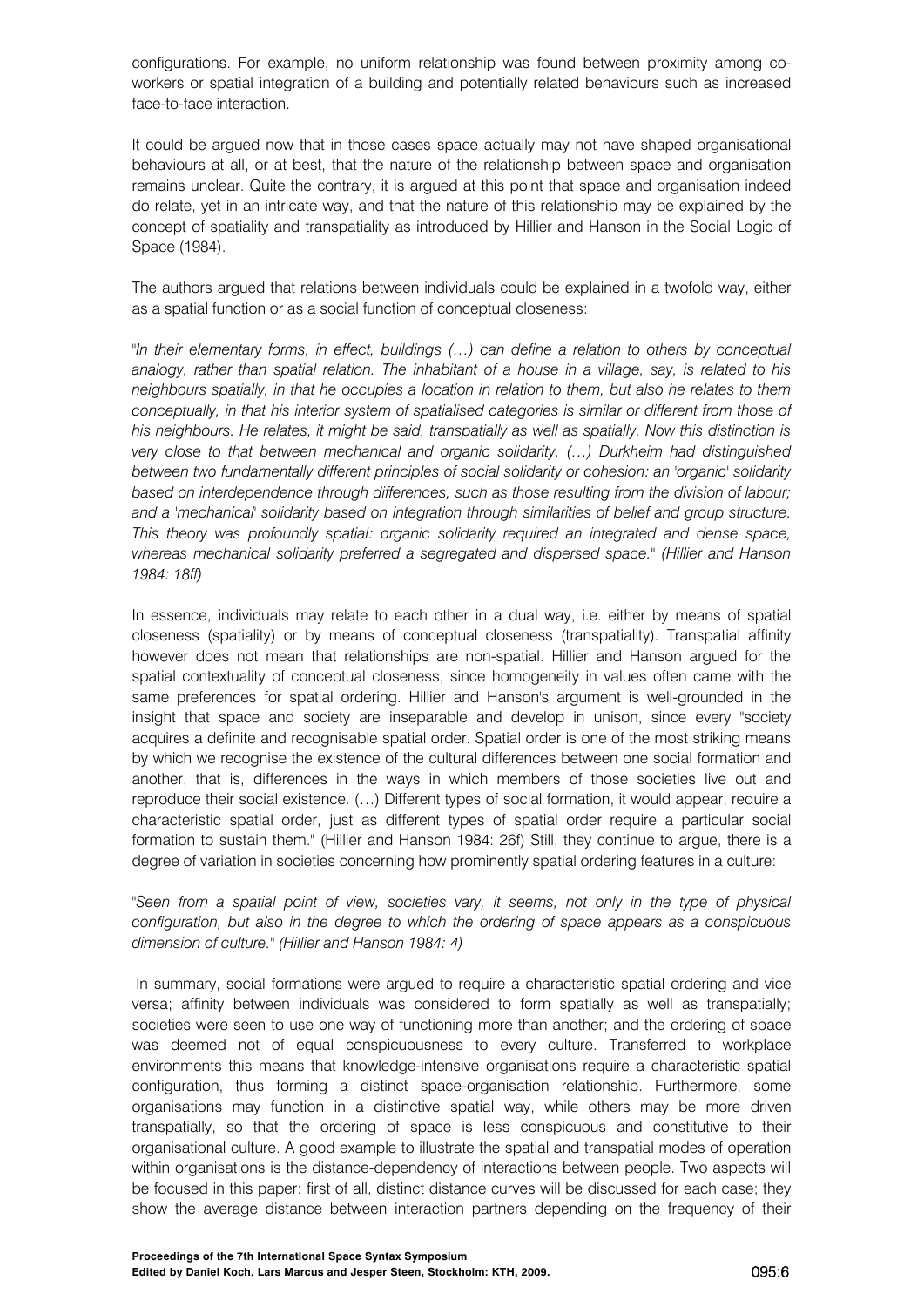interactions. Secondly, frequency of contact between actors will be mapped in a so called 'Netgraph' (explained in more depth in: Allen and Henn 2006) exploring spatial locations and neighbourhoods in an office environment.

Generally, both aspects of the relationship between proximity and interaction show strong evidence of spatiality as well as interesting cases of transpatiality.

In detail, the distance curves in figure 2 illustrate that in most organisations daily interaction took place within a reach of 10-22 metres, thus a characteristic distance of 18 metres for daily interaction was obtained.<sup>3</sup> In contrast, interaction on a weekly basis travelled a lot further with a characteristic distance of 34 metres. While most organisations may be argued to follow spatially induced interaction routines (overall low distances of daily interaction, and significantly longer distances for weekly or monthly contact), the research institute is a prime example for transpatial interaction patterns: daily interactions in this organisation were at a distance of more than 41 metres on average; 22% of daily interactions even were over more than 80 metres. Interactions between people obviously followed different rationales than physical proximity. Various reasons for this transpatiality can be found: first and foremost, theoretical physics as the main area of research of the institute is a highly specialised field, where individual expertise is very diverse. In effect, staff made contacts and established collaborations based on someone's specialist knowledge rather than group affiliation or office location. Since the institute suffered from a lack of space, newcomers had to be accommodated wherever an office was available. Additionally the majority of researchers only spent periods between 1 month and 2 years at the institute. All of this resulted in very specific, transpatially driven interaction behaviours, where spatial location and physical distance were rendered less relevant.



### *Figure 2*

*Characteristic distance curves for each organisation showing at which distance (on average) different intensities of interaction took place* 

The relationship between pair-wise interaction frequencies and office location of individuals can be further explored by analysing proximity-based Netgraphs, as shown in figure 3 at the example of three cases. While in the case of the university (pre) pronounced distance-based patterns emerge (evident from black clusters of intensive face-to-face contact in specific office 'neighbourhoods' and a well-defined diagonal showing frequent interactions in close vicinities), at the other end of the spectrum daily interactions (in black) are almost randomly scattered across office locations in the example of the research institute, pointing towards transpatial ways of operation, as already argued above. The case of information business W (pre) illustrates how both modes, i.e. spatiality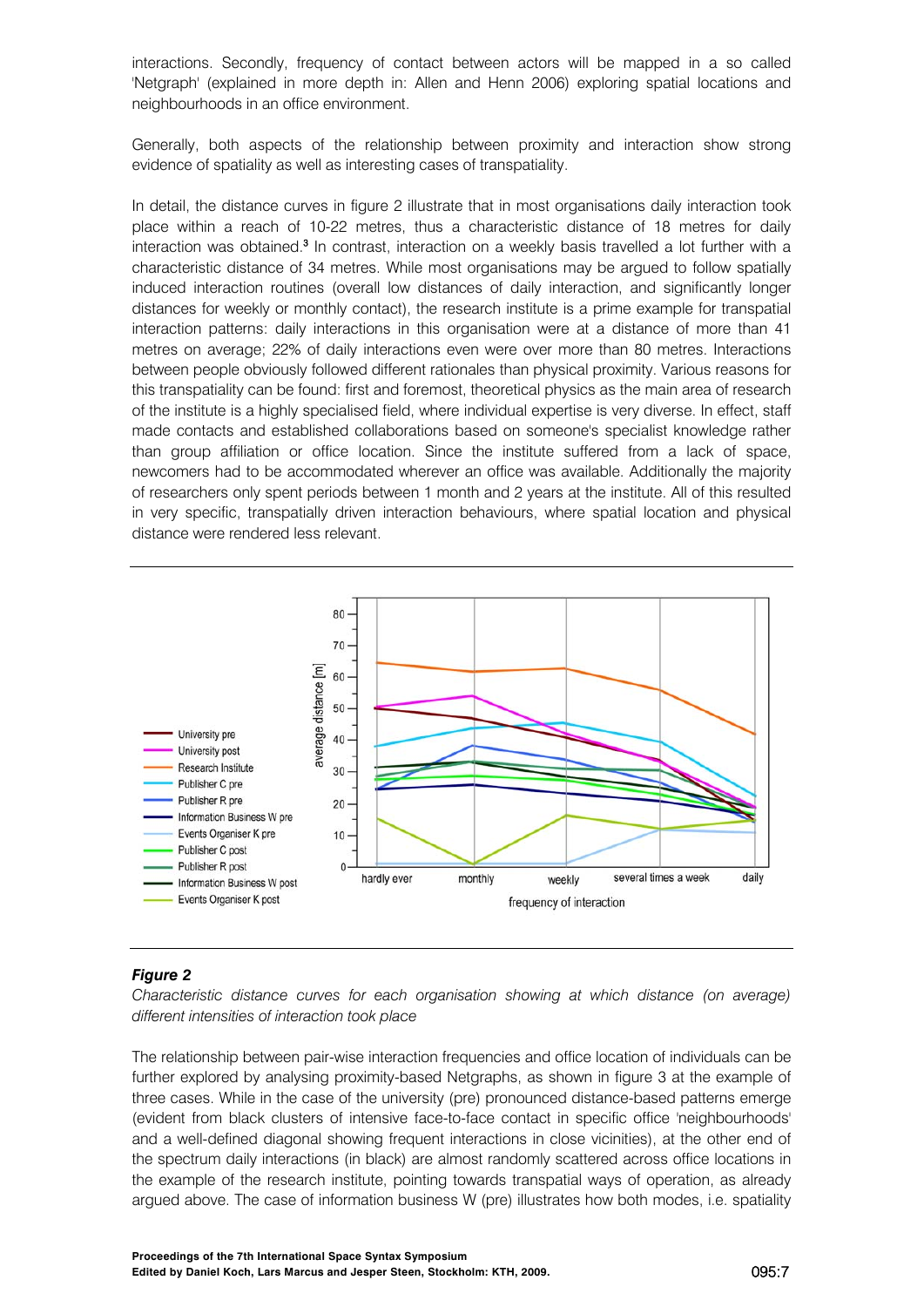and transpatiality may operate jointly, so that some proximity-based interaction patterns surface, but also a partial distribution of intensive interactions can be seen arising from conceptual closeness and transpatial affinity between people.



### *Figure 3*

*Exemplary Netgraphs of the University pre, Information Business W pre and the Research Institute showing daily interaction (black), weekly interaction (grey) and infrequent interaction (white); each row and column in the square matrix represents one individual staff, rows and columns are ordered according to office location, so that people sitting next to each other will be displayed in adjacent rows and columns* 

Transpatial solidarity comes in a variety of forms and hence may differ significantly from case to case. For example, in the case of the research institute transpatial solidarity was predominantly maintained by homophily of expertise among scientists. Additionally, organised events, like a weekly research colloquium open to researchers from all groups, as well as ritualised behaviours and time-space routines (one of the research groups met for daily afternoon tea sessions, in another one people regularly went for lunch together) contributed to the formation of social cohesion. In other cases, for example the corporate media companies transpatial solidarity was informed by strong task-dependencies and roles (staff engaged in sales interacted intensively with the content teams of their product, but also with other sales staff), but also by strong team cultures enacted in space.

To summarise, we have outlined above how space and organisation may be interrelated in an intricate tangle of spatial as well as transpatial affordances of organisational behaviours. Whereas some organisations seem to be shaped in their behavioural world by spatial configuration, the social formation of other organisations was constituted transpatially. The interplay between spatial and transpatial modes of operation may work in a variety of ways, not limited exclusively to one mode or another.

## **6. Conclusions**

Based on an extensive review of literature, this paper aimed to explain the nature of spatial influence on organisational behaviours in workplace environments. Evidence from empirical case studies suggested that basic anthropological behaviours like movement could be explained by spatial configuration-in-use, therefore describing a generic function applicable to every office building. However, the concept of generic function as introduced by Hillier was found not to be fully applicable, since generic function did not emerge prior to programming and usage of a building. Still the concept was confirmed as relevant for office spaces and its characteristic application to knowledge-intensive workplace environments was specified and detailed. This insight may be used for the practice of evidence-based design. Ahead of a design intervention, architects may draw on the modelling of potential movement flows based on the spatial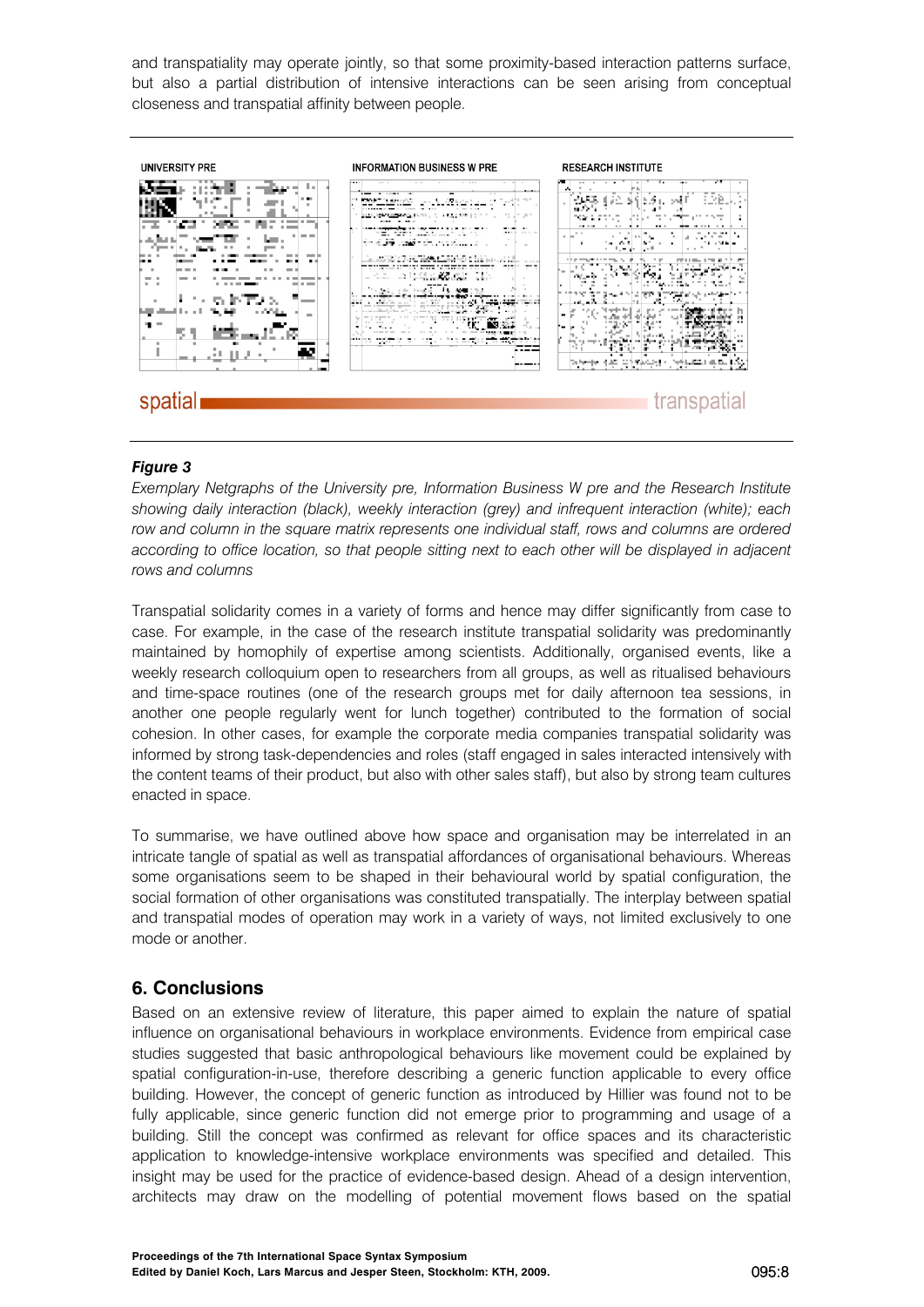configuration of their design solutions. Likely usage patterns given the organisational character, programme and task structures of a client should additionally be taken into account. Further research may be needed to integrate the level of programming of an organisation into the current Space Syntax models.

Beyond generic function it was shown how most collective behaviours in workplace environments emerge in patterns unique to the organisation, specifically the more complex behavioural responses like interaction, collaboration or knowledge flow may particularly depend on a tangle of differently formed influences. Therefore it was argued that spatial configuration formed only one affordance to complex behaviours among many others, like conceptual closeness or organisational culture and character.

Thus a conceptual framework for a renewed understanding of the space-organisation relationship in knowledge-intensive workplaces emerged, based on the idea of generic function as well as the theoretical concept of spatiality and transpatiality. A first interpretation is offered on the intricate nature of the relationship between space and organisation. In order to use this knowledge for evidence-based design further explorations of the matter will be needed, for example how the interplay between generic function on the one hand and spatiality/transpatiality on the other hand is governed, and how the degree of spatiality or transpatiality of an organisation may be identified other than by time-consuming in-depth studies.

## **Notes**

- 1 For a more extensive discussion of the literature in the field compare the PhD dissertation of the lead author (Kerstin Sailer: "The Space-Organisation Relationship", to be submitted in 2009 at Technical University of Dresden/Germany).
- 2 In detail the cases are: University school pre and post (UK), Research Institute (Germany), Publisher C pre and post (UK), Publisher R pre and post (UK), Events Organiser K pre and post (UK), and Information Business W pre and post (UK). For some of the evaluations of this paper, the four media businesses, i.e. the two publishers, events organiser and information business, will be discussed together as one case in the post stage, since the businesses all belonged to the same corporation and had then been brought together in a single building. In this case, the study will be referred to as Media Corporation post.
- 3 This excludes the research institute (due to transpatial operation) and events organiser K (due to size).

## **References**

- Allen, Thomas J. and Alan R. Fustfeld. 1975. Research Laboratory Architecture and the Structuring of Communications. R&D Management 5, no. 2: 153-64.
- Allen, Thomas J. and Peter G. Gerstberger. 1973. A Field Experiment to Improve Communications in a Product Engineering Department: The Non-Territorial Office. Human Factors 15, no. 5: 487-98.
- Allen, Thomas J. and Gunter Henn. 2006. *The Organization and Architecture of Innovation. Managing the Flow of Technology*. Amsterdam/Boston/Heidelberg/London: Butterworth-Heinemann.
- Becker, Franklin. 1981. *Work Space: Creating Environments in Organizations*. New York: Praeger Publishers Inc.
- Boje, A. 1971. *Open Plan Offices*. London: Business Books.
- Boyce, P. R. 1974. User's Assessment of a Landscaped Office. Journal of Architectural Research, no. 3: 44-62.
- Brookes, M. J. and A. Kaplan. 1972. The Office Environment: Space Planning and Effective Behaviour. Human Factors 14, no. 5: 373-91.
- Cabe. 2005. The Impact of Office Design on Business Performance. London: The Commission for Architecture and the Built Environment.
- Clearwater, Yvonne. 1980. User's Assessment of a Landscaped Office. PhD, University of California, Davis.
- Duffy, Francis. 1997. *The New Office*. London: Conran Octopus Limited.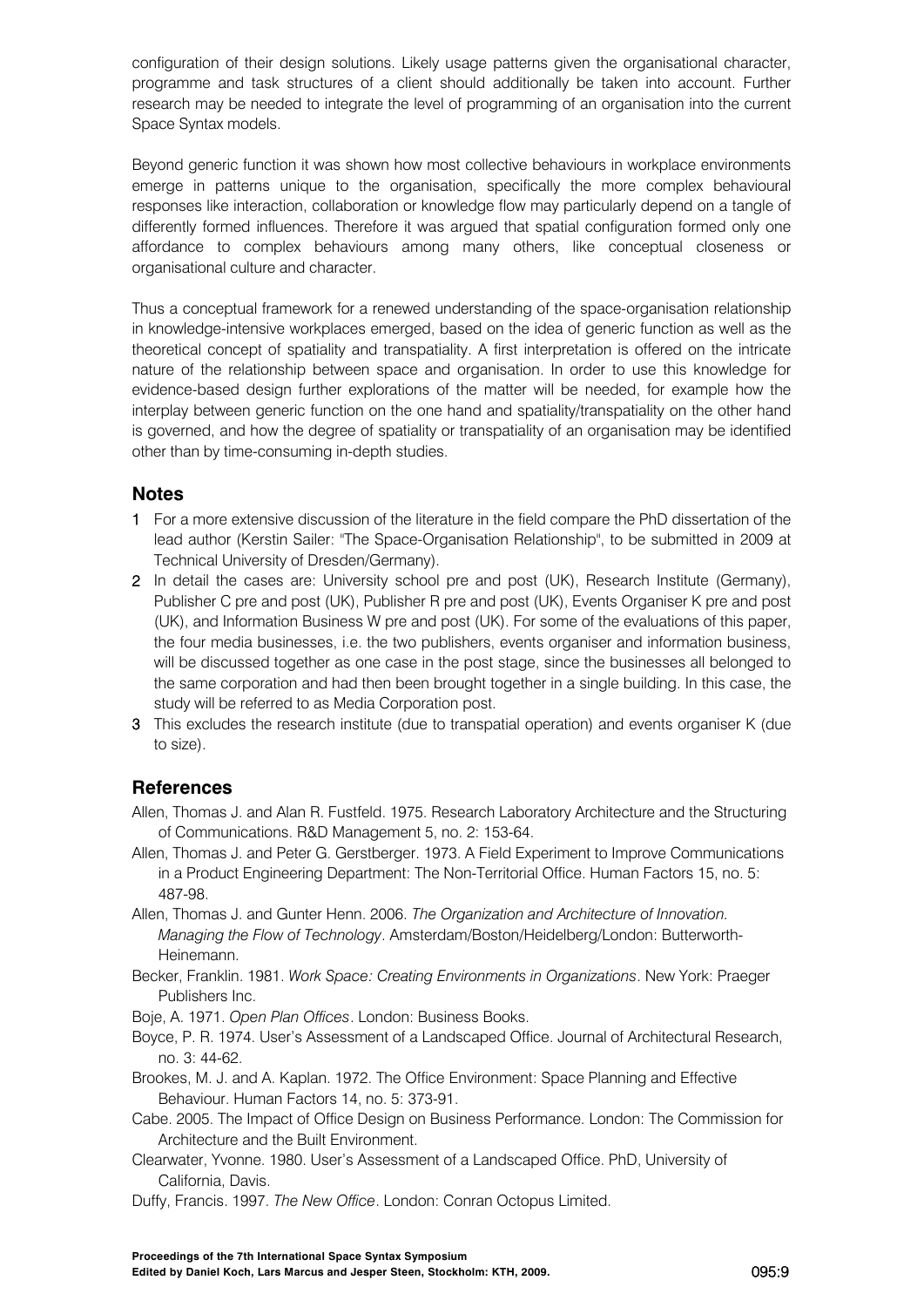- Fischer, Gustave Nicolas. *1997. Individuals and Environment: A Psychosocial Approach to Workspace, De Gruyter Studies in Organization, Organizational Theory and Research, 78*. Berlin/New York: De Gruyter.
- Hanson, A. 1978. Effects of a Move to an Open Landscape Office. Dissertation Abstracts International 39, no. 6: 3046B.
- Heerwagen, Judith, Kevin Kampschroer, Kevin Powell and Vivian Loftness. 2004. Collaborative Knowledge Work Environments. Building Research and Information 32: 510-28.
- Hillier, Bill. 1996. *Space Is the Machine. A Configurational Theory of Architecture*. Cambridge: Cambridge University Press.
- Hillier, Bill and Julienne Hanson. 1984. *The Social Logic of Space*. Cambridge: Cambridge University Press.
- Hillier, Bill and Alan Penn. 1991. Visible Colleges: Structure and Randomness in the Place of Discovery. Science in Context 4, no. 1: 23-49.
- Hundert, Alan T and Nathaniel Greenfield. 1969. Physical Space and Organizational Behavior: A Study of an Office Landscape. Proceedings of the Annual Convention of the American Psychological Association, no. 4: 601-02.
- Ives, R. S. and R. Ferdinands. 1974. Working in a Landscaped Office. Personnel Practice Bulletin, no. 30: 126-41.
- Massey, Doreen. 1998. Imagining Globalisation: Power-Geometries of Time-Space. In *Power-Geometries and the Politics of Space-Time, Hettner-Lectures. 2*, eds Meusburger, Peter and Gebhardt, Hans, 9-23. Heidelberg: Department of Geography, University of Heidelberg.
- Oldham, Greg R. and Daniel J. Brass. 1979. Employee Reactions to an Open-Plan Office: A Naturally Occurring Quasi-Experiment. Administrative Science Quarterly 24, no. 2: 267-84.
- Penn, Alan, Jake Desyllas and Laura Vaughan. 1999. The Space of Innovation: Interaction and Communication in the Work Environment. Environment and Planning B: Planning and Design 26, no. 2: 193-218.
- Peponis, John, Sonit Bafna, Ritu Bajaj, Joyce Bromberg, Christine Congdon, Mahbub Rashid, Susan Warmels, Zhang Yan and Craig Zimring. 2007. Designing Space to Support Knowledge Work. Environment and Behavior 39, no. 6: 815-40.
- Peters, Tom. 1992. *Liberation Management. Necessary Disorganization for the Nanosecond Nineties.* London: Macmillan.
- Pfeffer, Jeffrey. 1982. *Organizations and Organization Theory*. Cambridge MA: Ballinger.
- Price, If. 2007. Lean Assets: New Language for New Workplaces. California Management Review 49, no. 2: 102-18.
- Sailer, Kerstin. 2007. Movement in Workplace Environments Configurational or Programmed? In *6th International Space Syntax Symposium*, eds Kubat, Ayse Sema, Ertekin, Özhan, Güney, Yasemin Ince and Eyüboglu, Engin. Istanbul: ITÜ Faculty of Architecture.
- Sailer, Kerstin and Alan Penn. 2007. The Performance of Space Exploring Social and Spatial Phenomena of Interaction Patterns in an Organisation. Paper presented at the International Architecture + Phenomenology Conference, 13-17 May 2007, in Haifa, Israel.
- Sloan, Sa. n.d. *Faa Tenant Gsa Landlord Maslov Love Participation Satisfaction Offices Personal Space Work Production Social Needs Designers Users Product Process*. Spokane/WA: People Space Architecture Company.
- Soja, Edward W. 1996. Thirdspace. *Journeys to Los Angeles and Other Real-and-Imagined Places.* Malden/Oxford: Blackwell Publishing.
- Steele, Fred I. 1973. *Physical Settings and Organization Development*. Reading, Mass.: Addison-Wesley.
- Sundstrom, Eric. 1986. *Work Places: The Psychology of the Physical Environment in Offices and Factories.* Cambridge: Cambridge University Press.
- Sundstrom, Eric, R. K. Herbert and D. W. Brown. 1982. Privacy and Communication in an Open Plan Office: A Case Study. Environment and Behavior 14, no. 3: 379-92.
- Toker, Umut and Denis O. Gray. 2008. Innovation Spaces: Workspace Planning and Innovation in U.S. University Research Centers. Research Policy 37: 309-29.
- Tomlin, Breffni and Thomas J. Allen. 1977. Organizational Structure and Inter-Location Communication in an R&D Organization. In *Sloan Working Papers*. Cambridge/MA: Sloan School of Management.